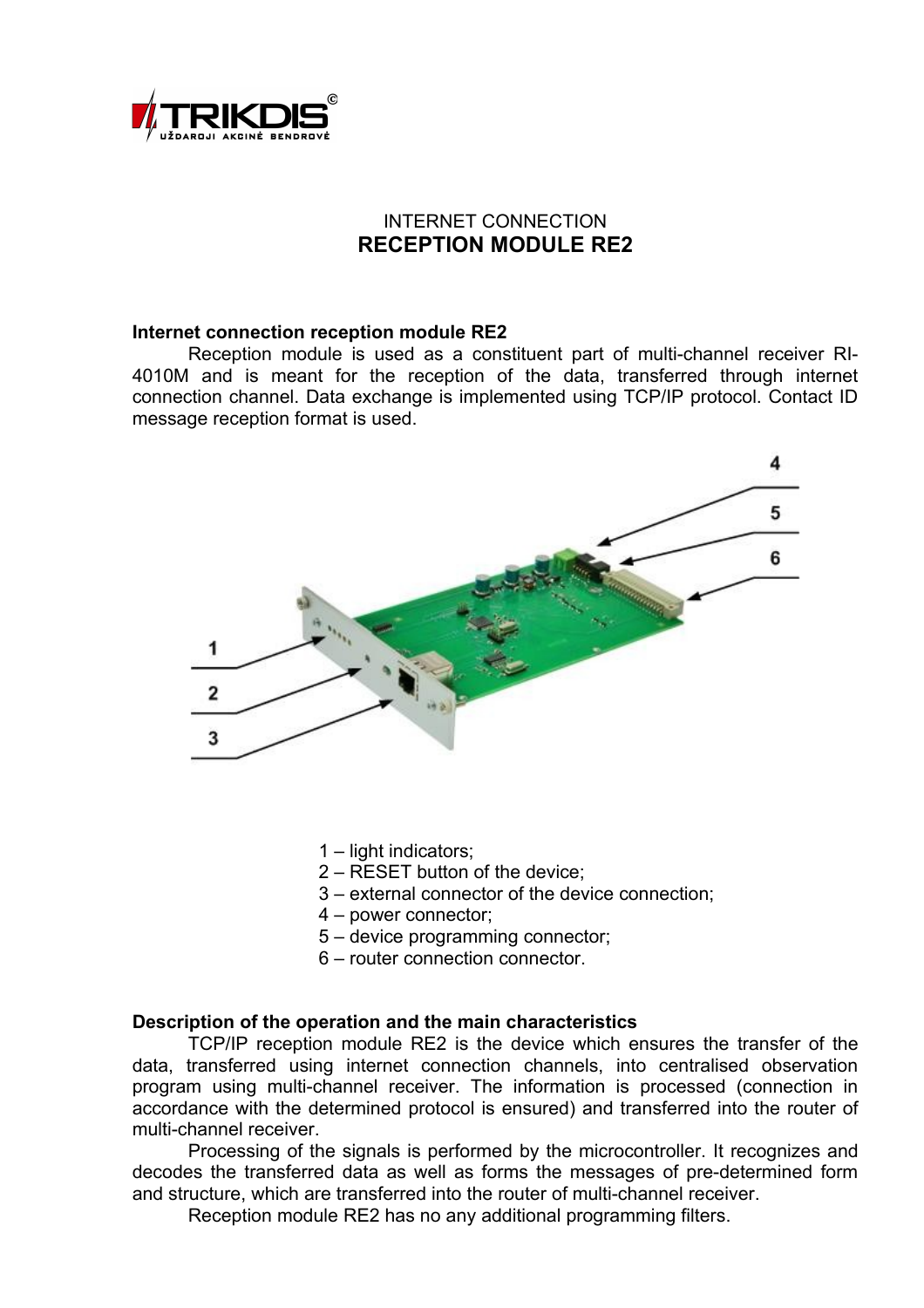## **Technical parameters**

1. Reception module RE2 ensures data exchange through internet connection channel.

2. Reception module RE2 transfers data in accordance with Contact ID format.

3. Reception module RE2 is supplied by permanent voltage of 12.6 V. Allowable voltage variations limits are from 11 to 15 V. the used voltage does not exceed 50 mA.

4. Reception module operates at the temperature range from -10º C to +55º C under relative humidity equal to 90 % at  $+20^{\circ}$  C.

5. Size dimensions of the reception module do not exceed 190 x 130 x 30 mm.

## **Light indication**

Reception module RE2 has five light indicators.



Green light indicator TEST indicates the operation of the processor and gleams in short flashes

Yellow DATA light indicator shines constantly when the data from the subscriber's device is received

Yellow TCP Con light indicator shines constantly when there is internet connection with the subscriber's device

Yellow R/T light indicator flashes when data exchange takes place

Yellow LINK light indicator shines constantly when the external connection of the device is connected

### **Preparation for work**

Reception module RE2 is provided by the manufacturer to the subscriber when it is tuned for the reception of Contact ID information.

The course of preparation for work:

- 1. Order static IP address from your internet provider as well as open internet service.
- 2. Unpack the module.
- 3. Check and set the necessary exploitation parameters of the module.
- 4. Unscrew decorative cover on the back wall of the multi-channel receiver and insert reception module.
- 5. Press reception module button RESET.

6. Connect the external connection connector.

Reception module formulates official messages indicated in Annex A.

The received messages are rendered in the indicator of multi-channel receiver and transferred into centralised observation program.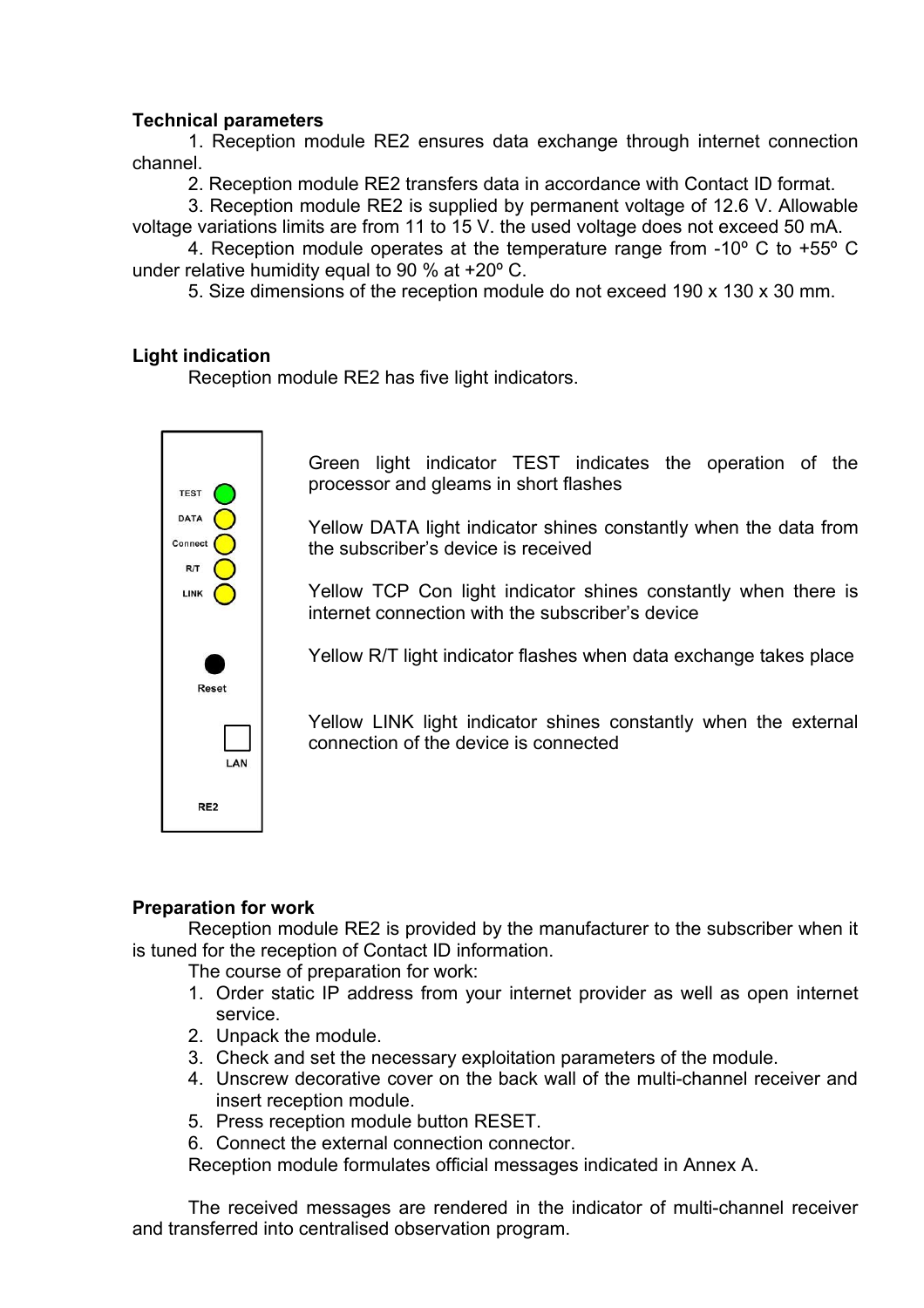### **Indication of received message**

Reception module official messages are rendered in the indicator of multichannel receiver RI-4010M. Official message of transferred reception module RE2 is shown bellow.

### **06-1 12:38:15 7678 E130 01 001**

Where:

06 – reception module type (RE2 type 06);

1 – channel (line) number;

12:38:15 – reception time;

7678 – subscriber's number;

E130 – code of the event;

01 – panel subgroup number;

001 – location of the event or subscriber's code number.

This message is decoded and shown as text in the indicator of multi-channel receiver.

### **Setting operational parameters**

Operational parameters of reception module RE2 are set using programmer SPROG-1 and program for setting operational parameters GProg.

Join the ports of reception module RE2 programming and programmer SPROG-1 using the programming cable and switch on the program GProg.



Figure 1. Window of parameter setting program GProg.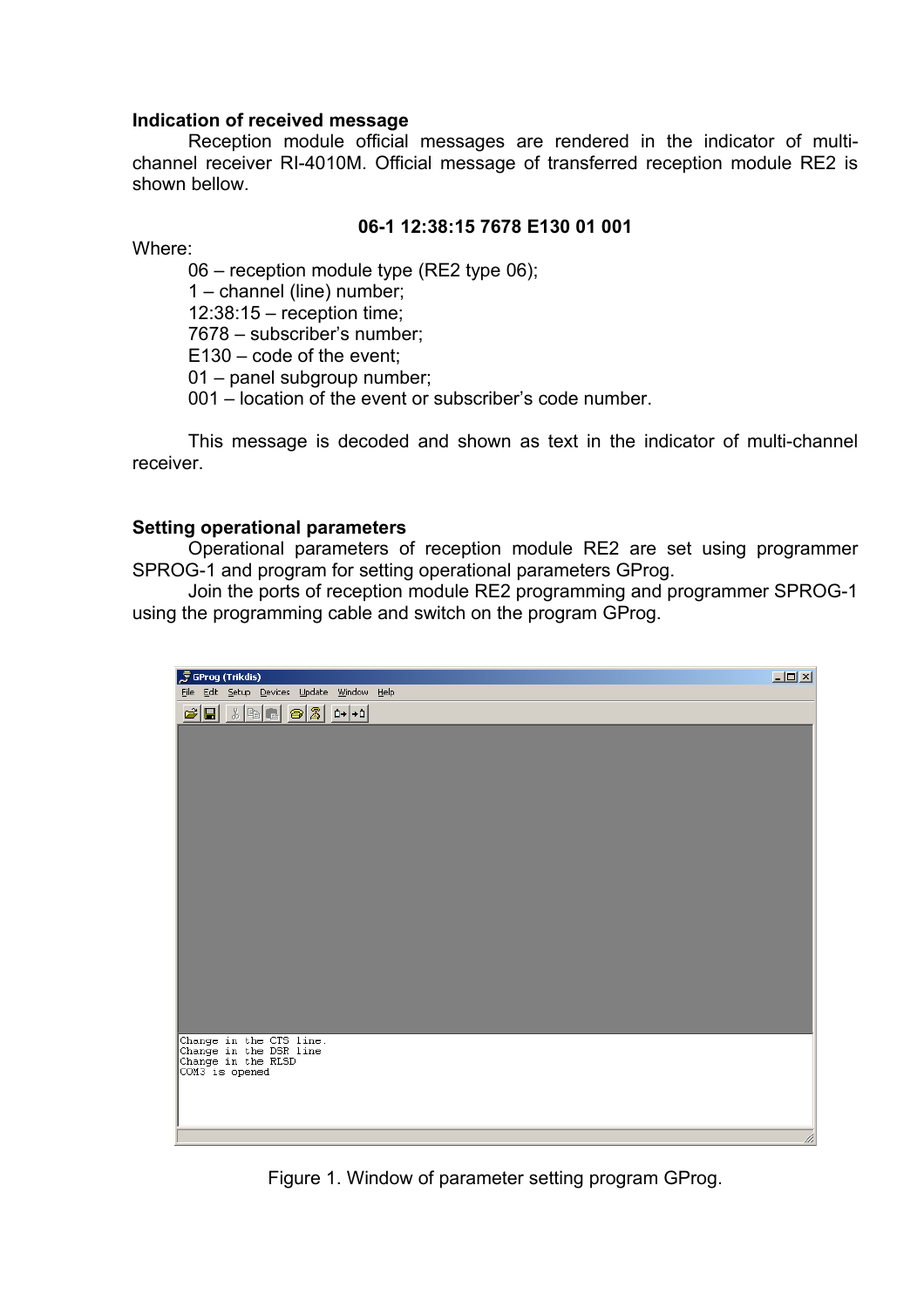In the section *Setup/ Serial port* choose consistent computer port, to which you have chosen the programmed module.

| Serial Port Setup | l – It |
|-------------------|--------|
| COM2              |        |

In the section *Devices/ RI4010* choose module *RE2*. Press the button for retrieving information from the connected module (or choose *File/ Read Device*) and in the opened window you will see the image shown in Figure 2.

In this window it I possible to see the following:

- Subscriber number of the device (*Account Number* recommended 0000);
- Type of the reception module (*Receiver Number* recommended within the range  $60 - 6F$ ;
- Channel (line) number (*Line Number* recommended 1);
- Protocol of the connection with the hub (*Receiver protocol* must be Surgard);

| $\bar{\mathcal{F}}$ GProg (Trikdis) - [RE2 cconfiguration]<br>Edit Setup Devices Update Window<br>Help<br>File                                                                                                                                                                                                                                                                                                                                                                              | $   x$ |  |
|---------------------------------------------------------------------------------------------------------------------------------------------------------------------------------------------------------------------------------------------------------------------------------------------------------------------------------------------------------------------------------------------------------------------------------------------------------------------------------------------|--------|--|
| $ \mathcal{R} $<br>3. 电<br>$ 0+ +0 $<br>9<br>魯<br>RE2 Configuration                                                                                                                                                                                                                                                                                                                                                                                                                         |        |  |
| Main window<br>日· Main window<br>-- Ethernet TCP/IP options<br><sup>L.</sup> Status Event Summary                                                                                                                                                                                                                                                                                                                                                                                           |        |  |
| Account Number 0000<br>hex                                                                                                                                                                                                                                                                                                                                                                                                                                                                  |        |  |
| Receiver Number 96<br>hex                                                                                                                                                                                                                                                                                                                                                                                                                                                                   |        |  |
| Line Number<br>hex                                                                                                                                                                                                                                                                                                                                                                                                                                                                          |        |  |
| Receiver Protocol Surgard                                                                                                                                                                                                                                                                                                                                                                                                                                                                   |        |  |
|                                                                                                                                                                                                                                                                                                                                                                                                                                                                                             |        |  |
|                                                                                                                                                                                                                                                                                                                                                                                                                                                                                             |        |  |
| $\blacktriangleright$                                                                                                                                                                                                                                                                                                                                                                                                                                                                       |        |  |
| \0x8E\0x8D\0x1F\0xC6\0xFC\0x87'e\0x8E\0x8D\0x1F\0xC6\0xFC\0x87'e\0x8E\0x8D\0x1F\0xC6\0xFC\0x87'e <mark>_</mark><br>\Ox8E\Ox8D\Ox1F\OxC6\OxFC\Ox87'e\Ox8E\Ox8D\Ox1F\OxC6\OxFC\Ox87'e\Ox8E\Ox8D\Ox1F\OxC6\OxFC\Ox87'e<br>\0x8E\0x8D\0x1F\0xC6\0xFC\0x87'e\0x8E\0x8D\0x1F\0xC6\0xFC\0x87'e\0x8E\0x8D\0x1F\0xC6\0xFC\0x87'e<br>\0x8E\0x8D\0x1F\0xC6\0xFC\0x87'e\0x8E\0x8D\0x1F\0xC6Y\0xF3\0xA7\0xE2\0xBB\0x08:\0xE5\0x15\0x0F<br>Receiving RE2 configuration data<br>RE2 Configuration received |        |  |
| Change in the CTS line.                                                                                                                                                                                                                                                                                                                                                                                                                                                                     |        |  |
|                                                                                                                                                                                                                                                                                                                                                                                                                                                                                             |        |  |

Figure 2. RE2 programming window.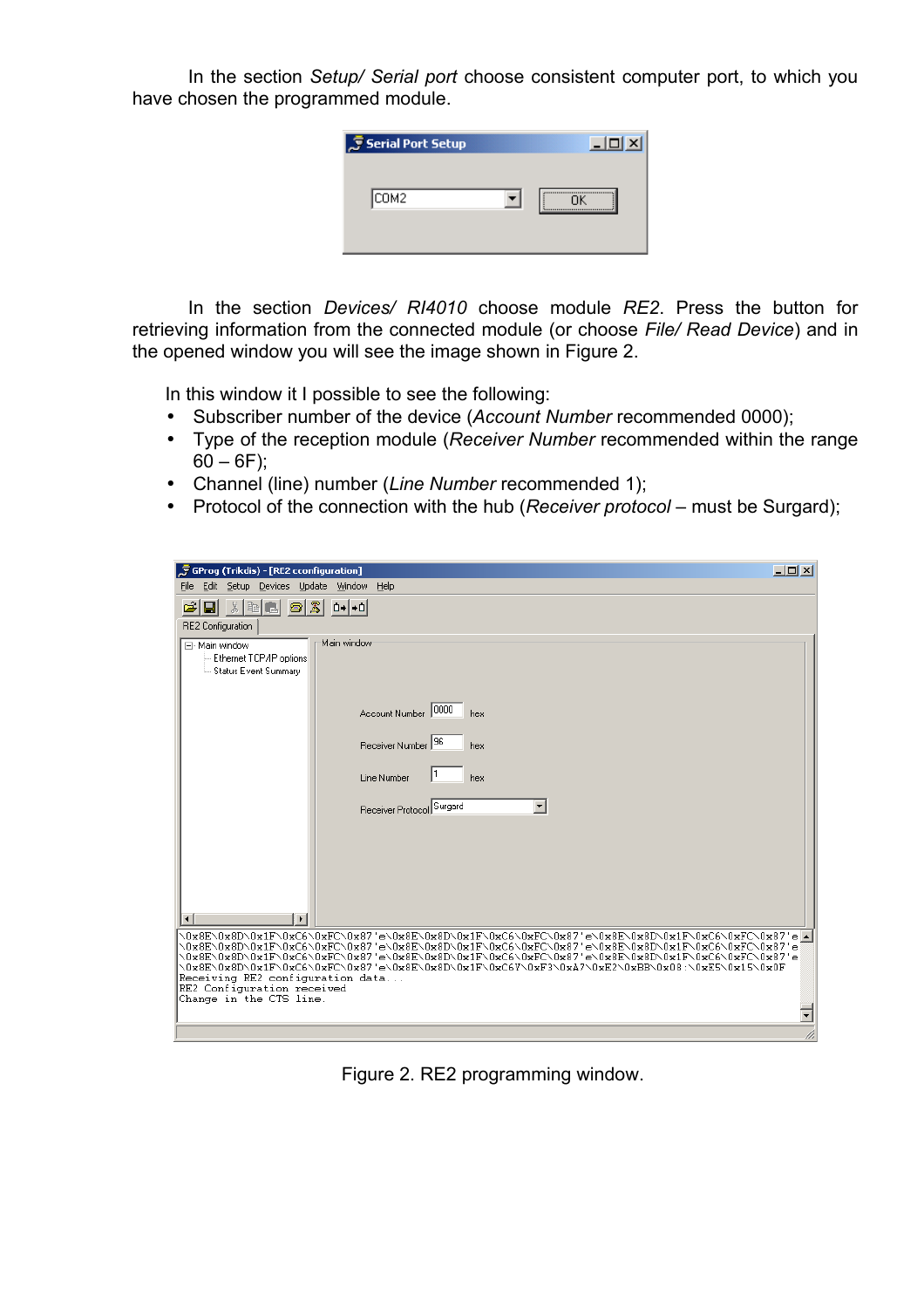Choose *Ethernet TCP/IP options* and set the necessary addresses in the opened window (Figure 3).

| $-10x$<br>GProg (Trikdis) - [RE2 cconfiguration]                                                                                                                                                   |                                                                                                                 |  |
|----------------------------------------------------------------------------------------------------------------------------------------------------------------------------------------------------|-----------------------------------------------------------------------------------------------------------------|--|
| Edit Setup Devices Update Window Help<br>File                                                                                                                                                      |                                                                                                                 |  |
| ĉ<br>$x$ and<br>al                                                                                                                                                                                 |                                                                                                                 |  |
| RE2 Configuration                                                                                                                                                                                  |                                                                                                                 |  |
| 日· Main window<br>Ethernet TCP/IP options                                                                                                                                                          | Ethernet TCP/IP options:                                                                                        |  |
| - Status Event Summary                                                                                                                                                                             | 08  01  D4  7B  25  AF<br><b>MAC Address</b>                                                                    |  |
|                                                                                                                                                                                                    | 1000<br>Local port                                                                                              |  |
|                                                                                                                                                                                                    | 192 168 168 1<br>Local IP                                                                                       |  |
|                                                                                                                                                                                                    | 255 255 255 0<br>Mask                                                                                           |  |
|                                                                                                                                                                                                    | 10<br>10<br>IO.<br>10.<br>Gateway                                                                               |  |
|                                                                                                                                                                                                    |                                                                                                                 |  |
|                                                                                                                                                                                                    | 10<br>10<br>IO.<br>DNS1                                                                                         |  |
|                                                                                                                                                                                                    | Iо<br>10.<br>Iо<br>DNS2                                                                                         |  |
|                                                                                                                                                                                                    | $\Box$ PING To DNS                                                                                              |  |
|                                                                                                                                                                                                    |                                                                                                                 |  |
|                                                                                                                                                                                                    | <b>RXXXXX</b><br>TCP/IP data crypting password (6 symbols):                                                     |  |
|                                                                                                                                                                                                    |                                                                                                                 |  |
| $\blacktriangleright$<br>$\left  \cdot \right $                                                                                                                                                    |                                                                                                                 |  |
|                                                                                                                                                                                                    | \Ox8E\Ox8D\Ox1F\OxC6\OxFC\Ox87'e\Ox8E\Ox8D\Ox1F\OxC6\OxFC\Ox87'e\Ox8E\Ox8D\Ox1F\OxC6\OxFC\Ox87'e <mark>_</mark> |  |
|                                                                                                                                                                                                    | \Ox8E\Ox8D\Ox1F\OxC6\OxFC\Ox87'e\Ox8E\Ox8D\Ox1F\OxC6\OxFC\Ox87'e\Ox8E\Ox8D\Ox1F\OxC6\OxFC\Ox87'e                |  |
| \0x8E\0x8D\0x1F\0xC6\0xFC\0x87'e\0x8E\0x8D\0x1F\0xC6\0xFC\0x87'e\0x8E\0x8D\0x1F\0xC6\0xFC\0x87'e<br>\0x8E\0x8D\0x1F\0xC6\0xFC\0x87'e\0x8E\0x8D\0x1F\0xC6Y\0xF3\0xA7\0xE2\0xBB\0x08:\0xE5\0x15\0x0F |                                                                                                                 |  |
| Receiving RE2 configuration data<br>RE2 Configuration received                                                                                                                                     |                                                                                                                 |  |
| Change in the CTS line.                                                                                                                                                                            |                                                                                                                 |  |
|                                                                                                                                                                                                    |                                                                                                                 |  |
|                                                                                                                                                                                                    |                                                                                                                 |  |

Figure 3. Settings of the addresses of reception module RE2.

Where:

| <b>MAC Address</b> | MAC address of the device;                                                    |
|--------------------|-------------------------------------------------------------------------------|
| Local port         | local port;                                                                   |
| Local IP           | local IP address;                                                             |
| Mask               | mask parameters;                                                              |
| Gateway            | address of the gate to open internet;                                         |
| DNS1, DNS2         | IP addresses of the servers;                                                  |
| TCP/IP password    | data encoding password (initial 123456);                                      |
|                    | Also marking with a tick we can set an additional connection control into the |

nearest DNS server.